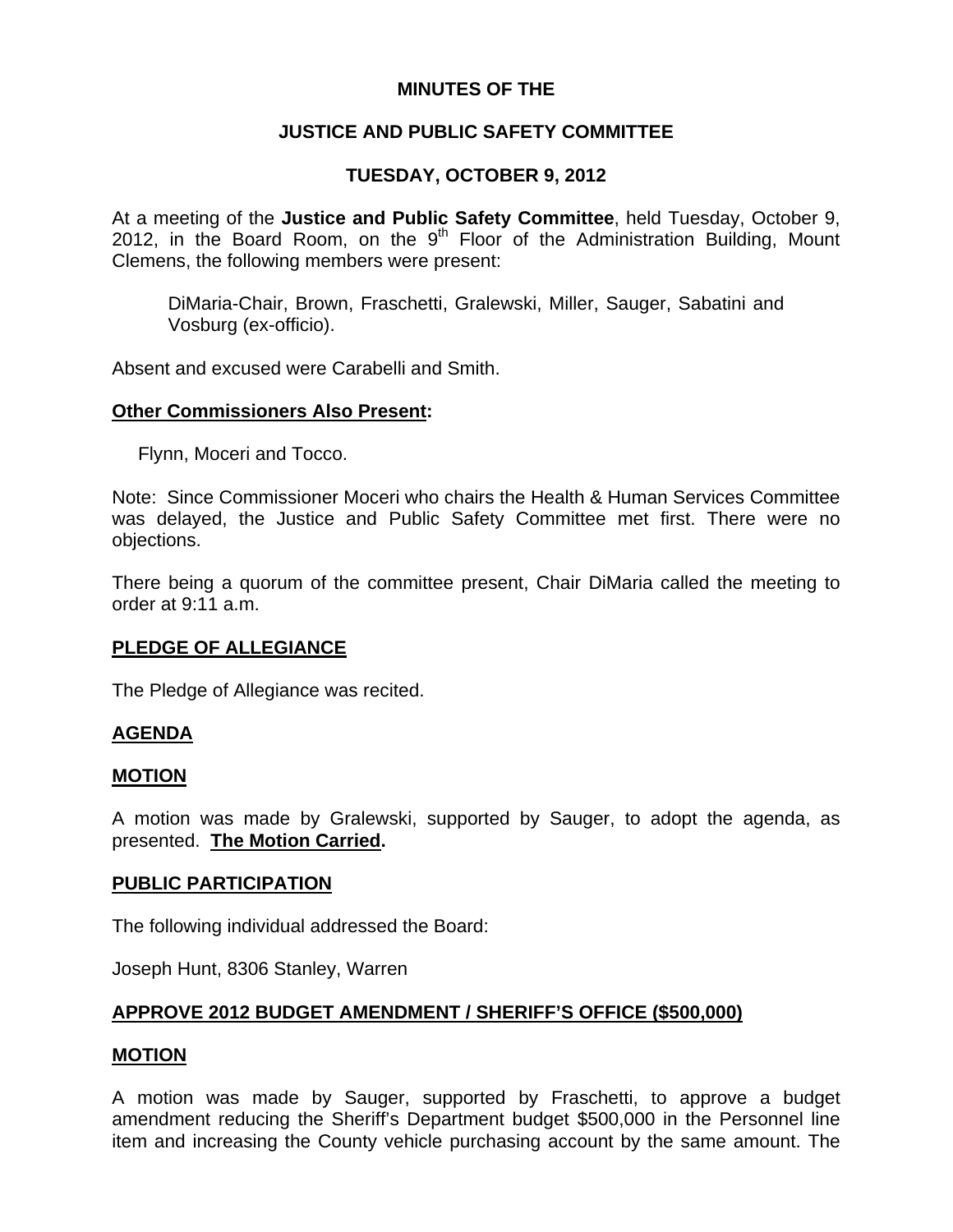Finance Department has been involved in these discussions and has approved this proposal. Further, this budget action addresses budgetary issues only. It does not constitute the Commission's approval of any County contract. If a contract requires Commission approval under the County's Contracting Policy or the County's Procurement Ordinance, such approval must be sought separately. **Forward to the October 10, 2012 meeting of the Finance Committee.** 

The following commissioner spoke: Brown.

Sheriff Anthony Wickersham gave an overview of this budget transfer request which is specifically for the purchase of 17 vehicles to get their fleet up-to-date. He reported a total of 40 vehicles are in need of replacement.

The following commissioners spoke: Brown, Sauger and Flynn.

Chair DiMaria called for a vote on the motion and **The Motion Carried.** 

## **AUTHORIZE REGISTER OF DEEDS / REMONUMENTATION OFFICE TO SUBMIT A REQUEST FOR QUALIFICATIONS TO PROFESSIONAL SURVEYING FIRMS ON THE [WWW.MITN.INFO/](http://www.mitn.info/) WEBSITE**

#### **COMMITTEE RECOMMENDATION – MOTION**

A MOTION WAS MADE BY GRALEWSKI, SUPPORTED BY SABATINI, TO RECOMMEND THAT THE BOARD OF COMMISSIONERS APPROVE AUTHORIZATION TO SOLICIT PROFESSIONAL SURVEYING FIRMS TO APPLY FOR THE OPPORTUNITY TO CONTRACT WITH THE MACOMB COUNTY REMONUMENTATION PROGRAM, A DEPARTMENT OF THE MACOMB COUNTY REGISTER OF DEEDS OFFICE FOR SURVEYING WORK. THIS RESPONSIBILITY IS OUTLINED IN THE MONUMENTATION AND REMONUMENTATION PLAN FOR MACOMB COUNTY, MICHIGAN, AS A DUTY OF THE MACOMB COUNTY GRANT ADMINISTRATOR AND DEFINED ON PAGE 5, SECTION IV, ITEM B. APPROVE FOR PUBLICATION, ON THE [WWW.MITN.INFO/](http://www.mitn.info/) WEBSITE, A REQUEST FOR QUALIFICATIONS (RFQ) FROM THE MACOMB COUNTY REMONUMENTATION PROGRAM, IN ACCORDANCE WITH ACT 345 OF 1990. APPROVE THE FORMATION OF A COMMITTEE TO SELECT PROFESSIONAL SURVEYING FIRMS TO BE CONTRACTED WITH THE MACOMB COUNTY REMONUMENTATION PROGRAM BEGINNING GRANT YEAR 2013. SUBMIT FOR INCLUSION A COPY OF THE MONUMENTATION AND REMONUMENTATION PLAN FOR MACOMB COUNTY, MICHIGAN. SUBMIT FOR INCLUSION A COPY OF ACT 345 OF 1990. SUBMIT FOR INCLUSION A COPY OF ACT 236 OF 1961, SECTION 600.2567a. SUBMIT FOR INCLUSION A COPY OF ACT 431 OF 1984. SUBMIT FOR INCLUSION A COPY OF THE QUALIFICATIONS-BASED SELECTION (QBS) OUTLINE. FURTHER, A COPY OF THIS BOARD OF COMMISSIONERS' ACTION IS DIRECTED TO BE DELIVERED FORTHWITH TO THE OFFICE OF THE COUNTY EXECUTIVE.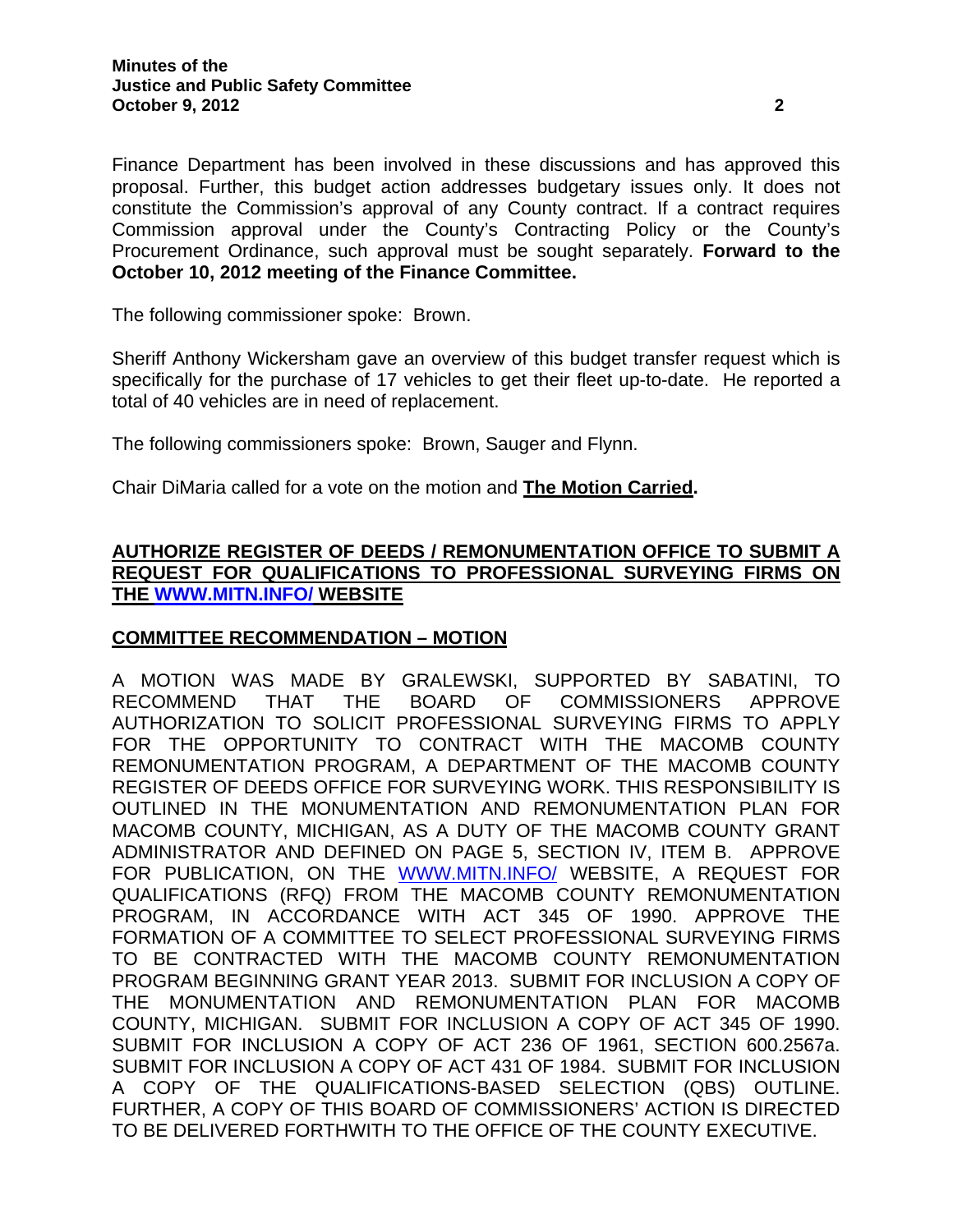Carmella Sabaugh introduced Martin Dunn.

Martin Dunn gave an overview of Act 345 of 1990. He provided an overview of this request and of the Macomb County Remonumentation Program.

The following commissioners spoke: Vosburg and Miller.

Chair DiMaria called for a vote on the motion and **THE MOTION CARRIED.** 

## **APPROVE 2012 BUDGET AMENDMENT / COMMUNITY CORRECTIONS DEPARTMENT (\$94,201)**

## **MOTION**

A motion was made by Sauger, supported by Gralewski, to authorize the increase in the 2012 budgeted revenues and expenditures of the Macomb County Community Corrections Department as a result of being awarded a Federal Justice Assistance Grant covering the year 2012-2016 in the amount of \$94,201. This grant was not included in the 2012 budget adopted by the Board of Commissioners in December 2011, because the grant was not awarded until the spring of 2012. The budgeted line items being increased are as follows: Revenues-Intergovernmental (\$94,201) and Expenditures (Supplies and Services - \$18,357 and Capital Outlay - \$75,844). Further, this budget action addresses budgetary issues only. It does not constitute the Commission's approval of any County contract. If a contract requires Commission approval under the County's Contracting Policy or the County's Procurement Ordinance, such approval must be sought separately. **Forward to the October 10, 2012 meeting of the Finance Committee.** 

The following commissioner spoke: Brown.

Linda Verville gave an overview of this budget amendment request.

The following commissioner spoke: Miller.

Chair DiMaria called for a vote on the motion and **The Motion Carried.** 

#### **PUBLIC PARTICIPATION**

The following individual addressed the Board:

Joseph Hunt, 8306 Stanley, Warren